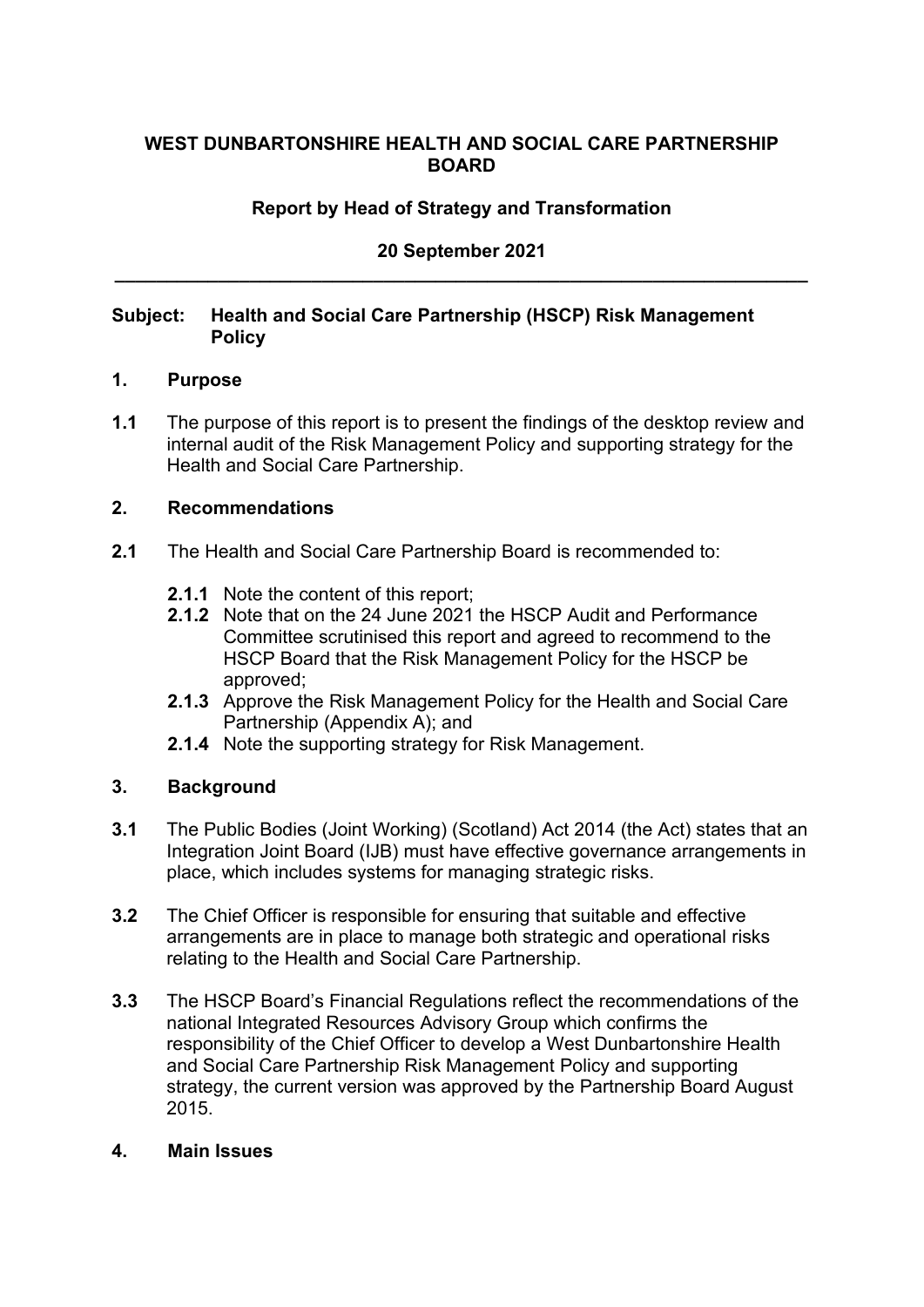- **4.1** Risk Management is about the culture, processes and structures that are directed towards realising potential opportunities whilst managing adverse effects. It is pro-active in understanding risk and uncertainty, it learns, builds upon existing good practice, and is a continually evolving process that has an important role in ensuring that defensible and beneficial decisions are made.
- **4.2** Strategic risks represent the potential for the HSCP Board to achieve (opportunity) or fail to meet (threat) its desired outcomes and objectives as set out within the Strategic Plan, and typically, these risks require strategic leadership in the development of activities and application of controls to manage the risk. These are distinct from operational risks, which represent the potential for impact (opportunity or threat) within, or arising from, the activities of an individual service area or team operating within the scope of the Health and Social Care Partnership's activities.
- **4.3** The Chief Officer has responsibility for managing operational risks as those more 'front-line' in nature and local managers and team leaders can lead the development of activities and controls to respond to these risks. Operational risk registers are maintained by Heads of Service on behalf of the Chief Officer; and are the "building blocks" for the Strategic Risk Register.
- **4.4** The Risk Management Policy and underpinning strategy (Appendix B) supports the regulatory frameworks within which health and social care professionals practice; and the established professional accountabilities that are currently in place within the NHS and local government. All health and social care professionals remain accountable for their individual clinical and care decisions.
- **4.5** The Policy and supporting strategy recognise the importance of routine reporting of risk information within and across teams and a commitment to a 'lessons learned' culture that seeks to learn from both good and poor experience in order to replicate good practice and reduce adverse events and associated complaints and claims

#### Internal Audit of Strategic Risk Assessment

- **4.6** A full internal audit was conducted during February 2021, in accordance with the 2020/21 Annual Internal Audit Plan. The objective was to provide HSCP management with an assessment of the adequacy and effectiveness of the governance and controls surrounding IJB Risk Management Policy and supporting strategy.
- **4.7** The audit focused on the high-level processes and procedures in relation to the Risk Management Policy and supporting strategy and concentrated on identifying areas of perceived higher risk, such as whether risk management is actively supported and promoted by senior officers. It also looked at whether the approach to identifying and prioritising risks and matching them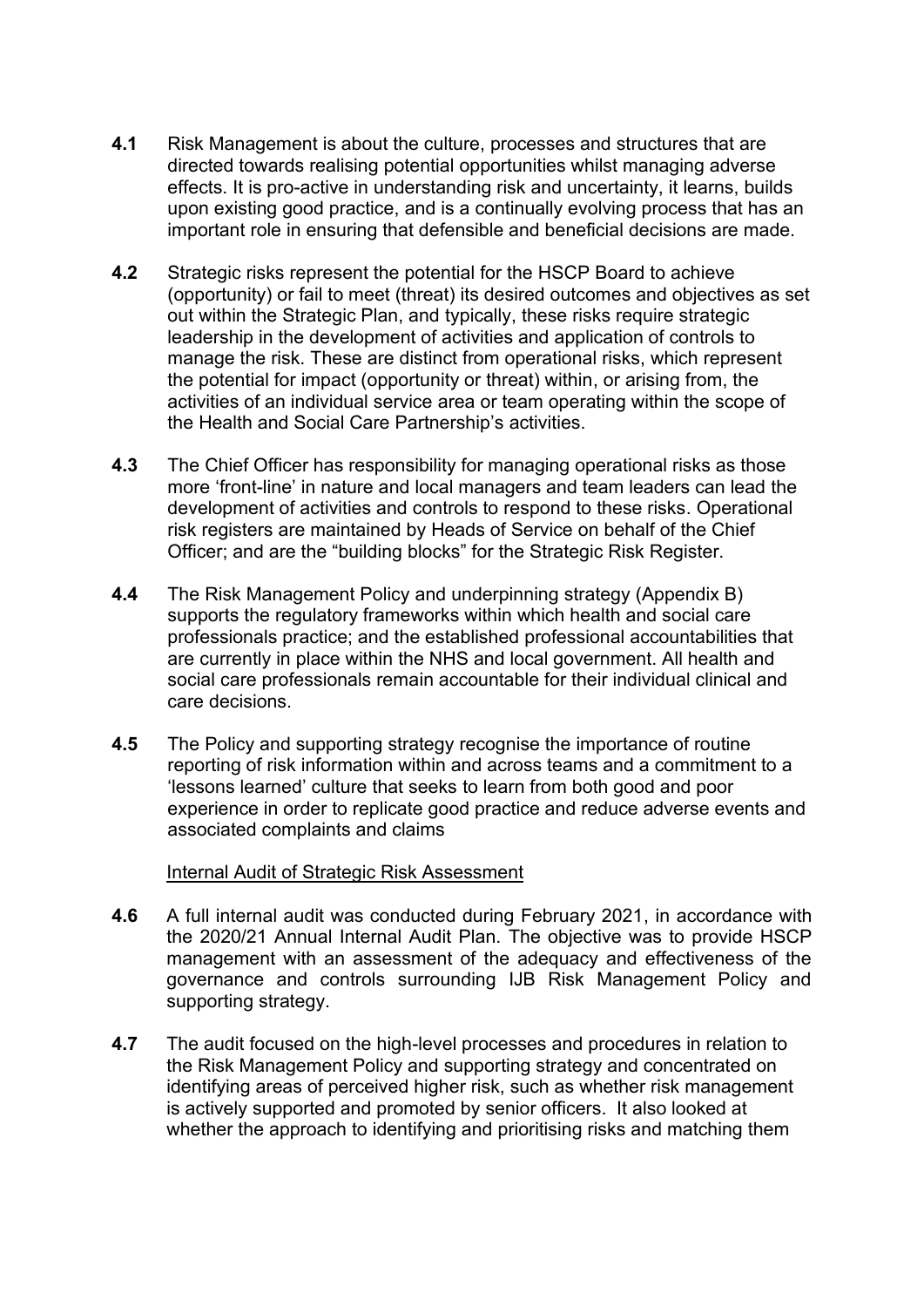with appropriate responses is reasonable; and whether risks and the actions taken to mitigate them are regularly monitored.

- **4.8** Audit Scotland's Best Value Risk Assessment toolkit was used as a foundation framework for the review work undertaken. This incorporated an in-depth review of the updated Risk Management Policy and the supporting strategy. The audit has provided reassurance that the policy and strategy are aligned with recognised risk management methodology and that controls and procedures are being followed and has highlighted where they could be improved.
- **4.9** There were three points arising from the internal audit, these are incorporated into the implementation plan (Appendix B), which will contribute to further strengthening and embedding effective risk management across HSCP services.

#### Monitoring and Review

- **4.10** The Risk Management Policy and supporting strategy has been presented to the 24 June 2021 HSCP Audit and Performance Committee for review and scrutiny.
- **4.11** Subject to HSCP Board approval, the revised Risk Management Policy and supporting strategy will be live from 20 September 2021 and kept under review.
- **4.12** To align with the HSCP Strategic Planning cycle the next review will take place in 2022 and every three years thereafter. This will ensure it reflects the current standards and best practice in risk management and fully reflects the HSCP strategic priorities.

### **5. Option Appraisal**

**5.1** There is no requirement for an option appraisal for the content of this report.

### **6. People Implications**

- **6.1** The Risk Management Policy and supporting strategy affirms that risk management should be integrated into daily activities, with everyone involved in identifying current and potential risks where they work. Individuals have a responsibility to, make every effort to be aware of situations which place them or others at risk, report identified hazards and implement safe working practices developed within their service areas.
- **6.2** This policy and supporting strategy will be promoted and made readily accessible to Health and Social Care Partnership staff and will form the basis of any future risk management training.

## **7. Financial and Procurement Implications**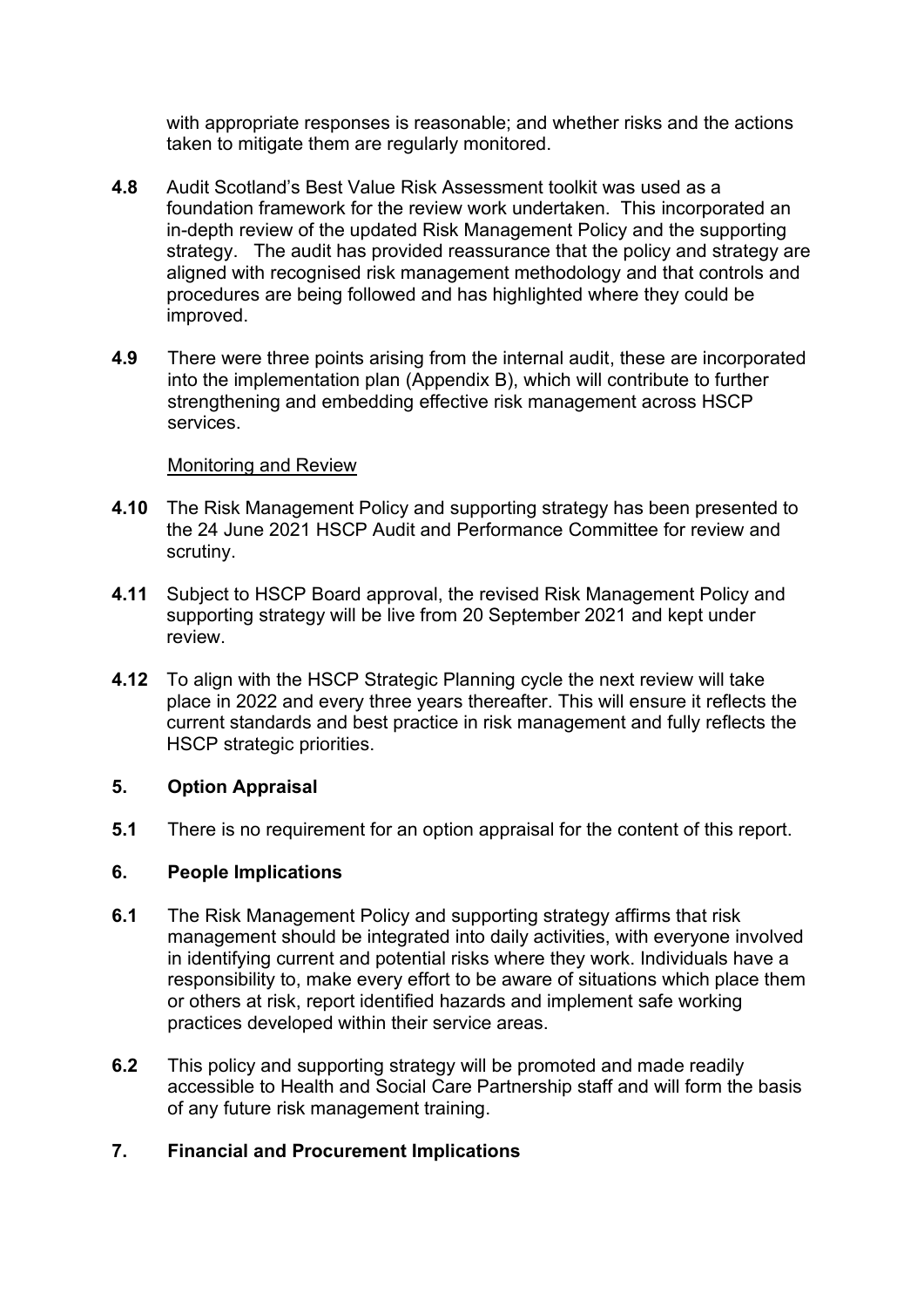**7.1** The Risk Management Policy and supporting strategy affirms that financial decisions in respect of these risk management arrangements will rest with the Chief Financial Officer.

## **8. Risk Analysis**

- **8.1** It is the responsibility of the HSCP Board to approve a local Risk Management Policy and supporting strategy, alongside the establishment of adequate and proportionate internal audit arrangements for review of the adequacy of the arrangements for risk management. The implementation of such arrangements by the HSCP Board will be subject to scrutiny.
- **8.2** Failure to comply with this responsibility in respect of effective risk management would place the HSCP Board in breach of its statutory duties.
- **8.3** Risk management proactively reduces identified risks to an acceptable level by creating a culture founded upon assessment and prevention, rather than reaction and remedy. It plays a vital role supporting and informing decision making, in providing a safe and secure environment for citizens, service users, carers and staff.
- **8.4** It should be embedded into all organisational processes and involve everyone in the organisation. Organisations that manage risk effectively and efficiently are more likely to achieve safe and effective care, and do so at lower overall cost.

# **9. Equalities Impact Assessment (EIA)**

**9.1** An equality impact assessment is not required for the content of this report.

# **10. Environmental Sustainability**

**10.1** There is no requirement for an environmental sustainability review for the content of this report.

## **11. Consultation**

- **11.1** The Risk Management Policy and supporting strategy has been reviewed by the Health and Social Care Partnership Senior Management Team and HSCP Audit and Performance Committee.
- **11.2** West Dunbartonshire Internal auditor carried out a full audit of the Risk Management Policy and supporting strategy.
- **11.3** Monitoring Officers within Audit and Fraud, Regulatory Services, Trade Union Representatives and Risk Management team have been consulted in the preparation of this report.